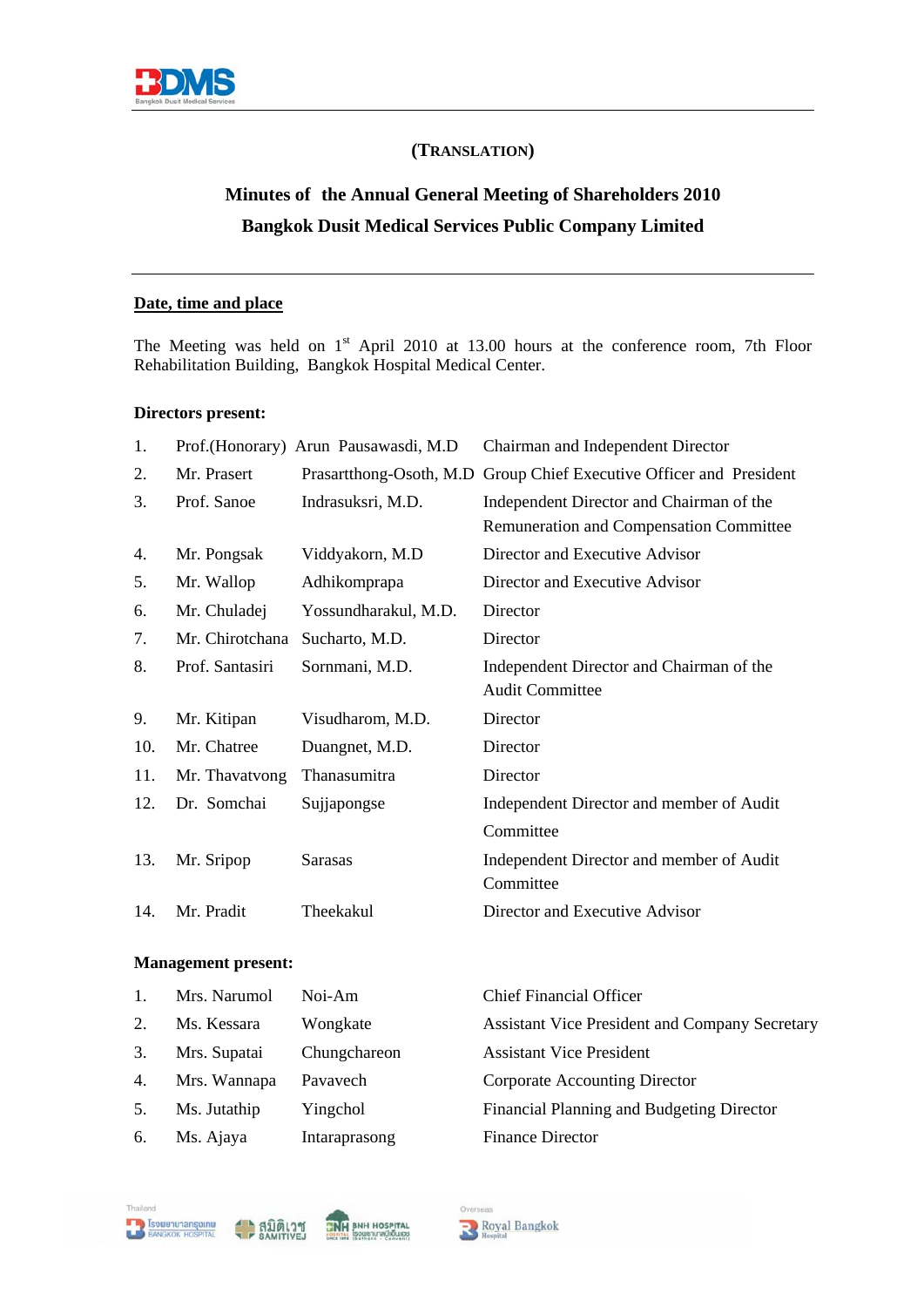### **Auditor present**:

1 Mr. Narong Puntawong **Partner from Ernst and Young Office Company** Limited

#### **Preliminary proceedings**

Professor (Honorary) Arun Pausawasdi, M.D, Chairman of the Board of Directors, acted as a Chairman of the Meeting. The Chairman reported that 616 shareholders attended the meeting in person and by proxies, holding a total of 948,331,936 shares, equal to 78.1 percent of the Company's issued and paid up shares (there being 1,214,498,745 outstanding shares in the Company). A quorum was thus established in accordance to the Company Articles of Association. The Chairman then declared the meeting duly opened and introduced members of the Company Board of Directors and Executive Management and the auditor from Ernst and Young Office Company Limited.

The Chairman described in detail the procedures for casting votes.

In case of voting for agendas that require approval (Agenda  $3 - 7$ ), the Company shall count only negative votes and abstentions. For Agenda 5 concerning election of directors, shareholders required to cast their votes on the ballots to elect each director individually.

- Shareholders who wish to cast negative vote or abstention on any agenda should mark the ballot paper given out upon registration for the meeting and raise their hands when the ballot paper are collected. The Company shall collect ballot papers marked with negative vote first, then those marked with abstention.

When counting the votes, the Company shall subtract total negative votes and abstentions from total votes cast by shareholders present and entitled to vote. The remaining votes shall be considered as affirmative votes for each agenda.

The Chairman reported that before the scheduled date of the 2010 Annual General Meeting (AGM) of Shareholders, the Company provided an opportunity from  $15<sup>th</sup>$  November to  $31<sup>st</sup>$ December 2009, for shareholders to submit a motion on any issues and to propose qualified candidates for election of directors. This information was publicized on the Stock Exchange of Thailand's website as well as the Company's website. Consequently, no shareholder submitted any motion for inclusion in the agenda of the AGM and no one proposed any other candidates for election to the position of director.

After having explained the procedures for casting votes and allowed shareholders to ask questions, the Chairman proceeded with the meeting as follows:

### **Agenda 1: Adoption of minutes of 2009 Annual General Meeting of Shareholders, held on 2nd April 2009**

The Chairman proposed adoption of minutes of 2009 AGM of Shareholders, held on 2<sup>nd</sup> April 2009, a copy of which was sent to each shareholder together with notice of the meeting.

**Resolution** The meeting adopted minutes of 2009 AGM of Shareholders held on 2<sup>nd</sup> April 2009 without any revision.

(948,023,136 affirmative votes (100%), no negative votes (0%) and no abstentions (0%))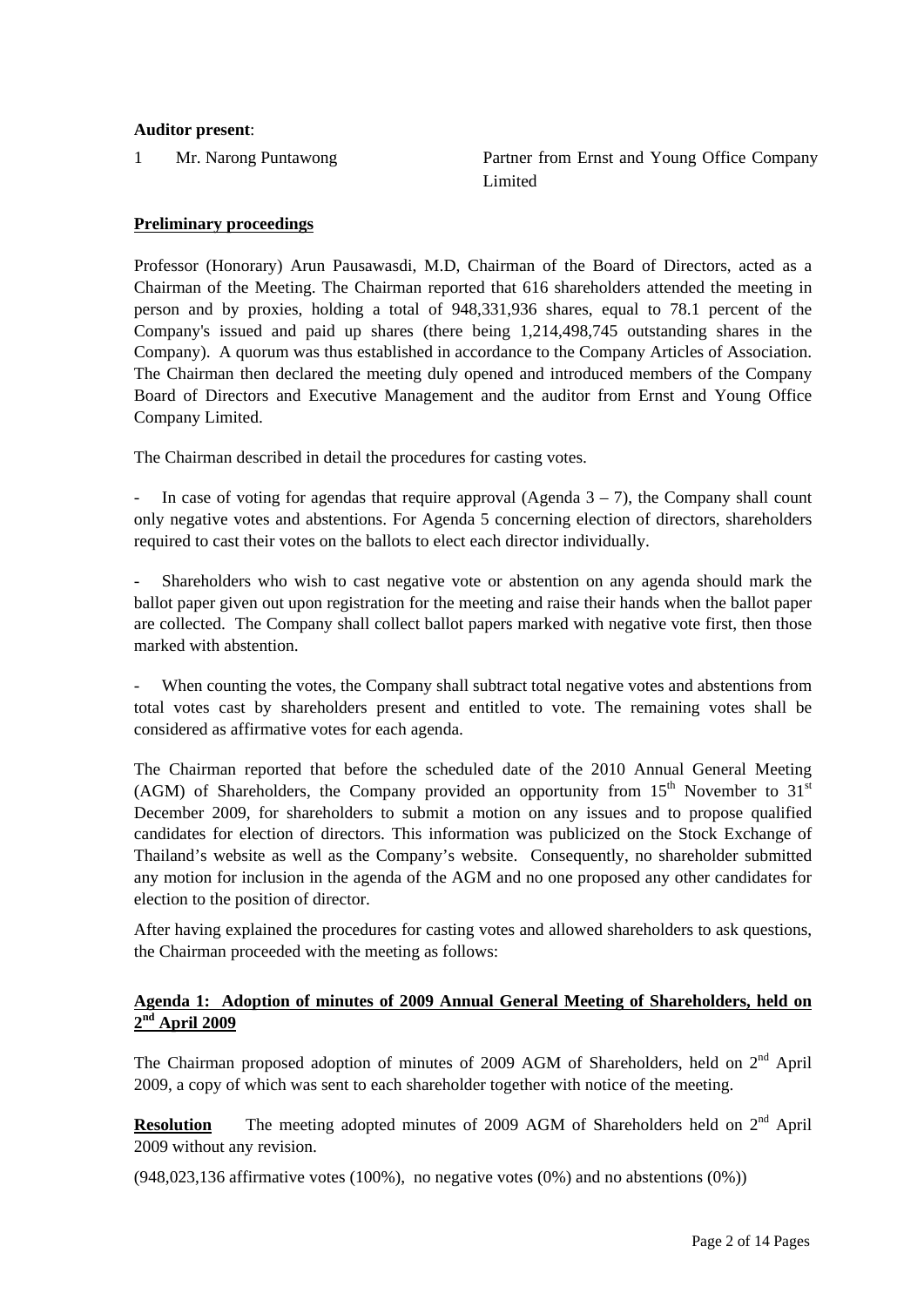### **Agenda 2: To Acknowledge the Board of Directors Report on business operations in 2009**

The Chairman invited Mr. Prasert Prasartthong-Osoth, M.D, Group Chief Executive Officer and President and Mr. Chatree Duangnet, M.D., Company Director and Chief Executive Officer of Bangkok Hospital Medical Center, to report on the Company business operations in 2009.

Mr. Prasert Prasartthong-Osoth, Group CEO and President, reported that in 2009 Bangkok Hospital Medical Center comprising Bangkok Hospital, Bangkok Heart Hospital, Wattanosoth (Cancer) Hospital achieved one-third of total revenue generated by the hospital group, estimated at 7 billion Baht, representing a growth from pervious year. Although Thailand and countries in other parts of the world suffered from economic recession in 2009 resulting in negative growth, the Company adjusted and revised the operation to maintain continual growth rate. If global economy improved in 2010 and Thailand not affected by internal problems, it was expected that the Company would be able to achieve a satisfactory rate of growth. Mr. Chatree Duangnet, M.D., Company Director and CEO of Bangkok Hospital Medical Center was invited to present a report on business operation in 2009.

Dr. Chatree Duangnet, Company Director and CEO of Bangkok Hospital Medical Center, presented a brief report on medical activities and academic accomplishments of Bangkok Hospital as follows:

# **Medical Services and Advancement**

- To establish Bangkok Spine Academy by integrating multidisciplinary specialists such as orthopedics, neurosurgical spine surgeons and physiatrists, to deliver a coordinated and complete service to patients with diseases of the spinal column. The Intra-operative 2D and 3D Imaging (O-arm) and Surgical Navigation System were brought in to optimize the spine and neurosurgery. The O-arm systems produce high resolution surgical imaging needed for minimally invasive procedures and consistently improve surgical results. The O-Arm linked with a Surgical Navigator and operating microscope not only helps the surgeon to perform a minimally invasive procedure, but also helps the surgeon to accurately position the instruments and precisely tracks the structures throughout the procedure. This technology is one of the most advanced medical technologies used in private hospitals in Thailand.
- To establish Bangkok Trauma Center.
- Bangkok Heart Hospital used "Antigenic Cell Precursors" to inject into patients suffering from heart failure. This stem cell therapy is a new treatment for heart disease that rebuilds heart tissue using the patient's own stem cells. The results proposed no side effects or ethical problems.
- Wattanosoth (Cancer) Hospital officially opened Bangkok Bone Marrow Transplantation Unit (BMT) with cooperation of Barbara Ann Karmanos Cancer Institute, Wayne State University, Detroit, Michigan, a leading cancer treatment center in the U.S.A.
- Introduction of "Tele-interpreter" application to facilitate interpretation of languages using method of communication by pictures and wireless IP Phone, to inform international patients more accurately about their conditions and treatments. This method reduces expenses on translators for the whole group and increases flexibility of process for medical treatments.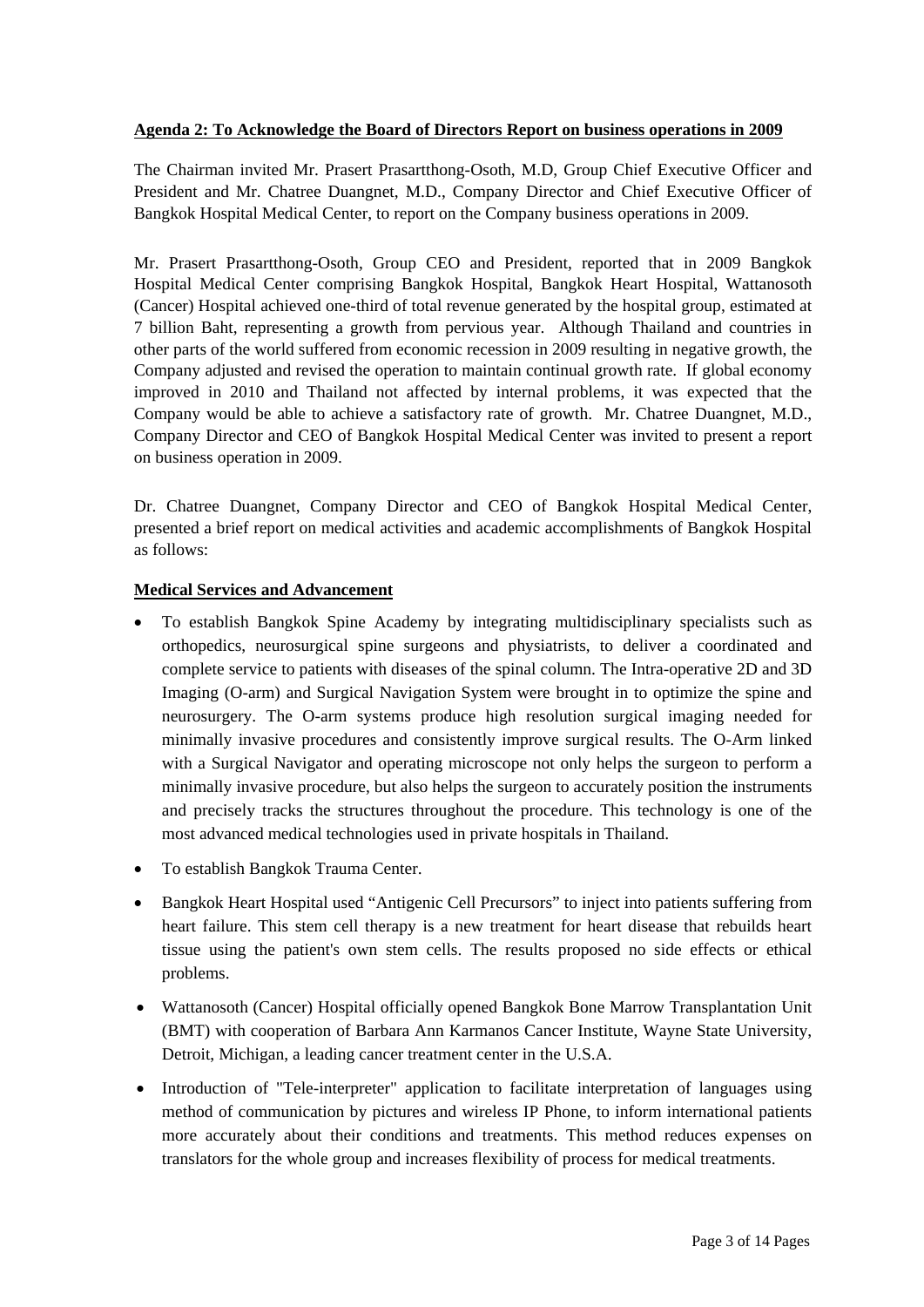# **Technical Cooperation Project**

- Technical cooperation project between Bangkok Hospital and Srinakharinwirot University.
- Technical cooperation between Bangkok Hospital and Princess of Naradhiwas University.

# **BMC SKY ICU**

BMC SKY ICU is a Helicopter Emergency Medical Service (HEMS) complete with experienced doctors, nurses and medical equipment from Bangkok Hospital Medical Center (BMC). The helicopter configured and certified for HEMS operations with full life-support medical equipment installed in accordance to International Civil Aviation Organization (ICAO) standards. BMC SKY ICU is the only private HEMS operator in Thailand permitted to operate services to and from Suvarnabhumi International Airport. In 2009 BMC SKY ICU significant services included the following:

- Responsible for providing HEMS for head of states during the  $15<sup>th</sup>$  ASEAN Summit held in Hua Hin, Prachuap Khiri Khan, Thailand.
- Entered into a Preferred Provider Services agreement with Thaivivat Insurance Ltd. to use BMC Sky ICU for air transport of patients requiring emergency medical services.
- Expansion of BMC Sky ICU to all regions in Thailand and extended to regions in neighboring countries.

# **Awards and Recognitions**

- Bangkok Hospital received "The Golden Sun Award 2009" presented by Software Industry Promotion Agency (SIPA) as the most efficient organization to utilize Thai software.
- Bangkok Hospital selected by Thai Health Promotion Foundation and School of Human Resources Development, NIDA as a "Happy Work Place", one among one hundred organizations in Thailand.
- Received Platinum awards as Quality Hospital in two categories;
	- "SHA Award 2009", regional level (Sustainable Development and HA)
	- "HA National Forum 2009"
- Received Global Hospital Award 2010 voted by international readers of the Global Hospital Guide and Journal 'The Travel Medicus' in recognition of ethics and transparency in high quality medical care and safety for international patients regardless of gender, race, nationality, ethnical or national origin, marital status, age, disablement, sexual or social background.

# **Researches and Significant Academic Conferences**

# **Clinical Researches:**

- A research on "CARES THAI Registry"
- A research on "Thai Haemodialysis Registry (THEORY)"
- A research on application of "Pre-operative of lymph node metastasis of colorectal cancer by FDG PET/CT scan"
- A research on "Breast Cancer with Over-expression of erbB2 study of the treatment paradigm in Metastasis to BRAIN (BRAINSTORM)"
- A research on "Outcome of upper gastrointestinal bleeding (UGIB) treatment: Multi-Center study in Thailand".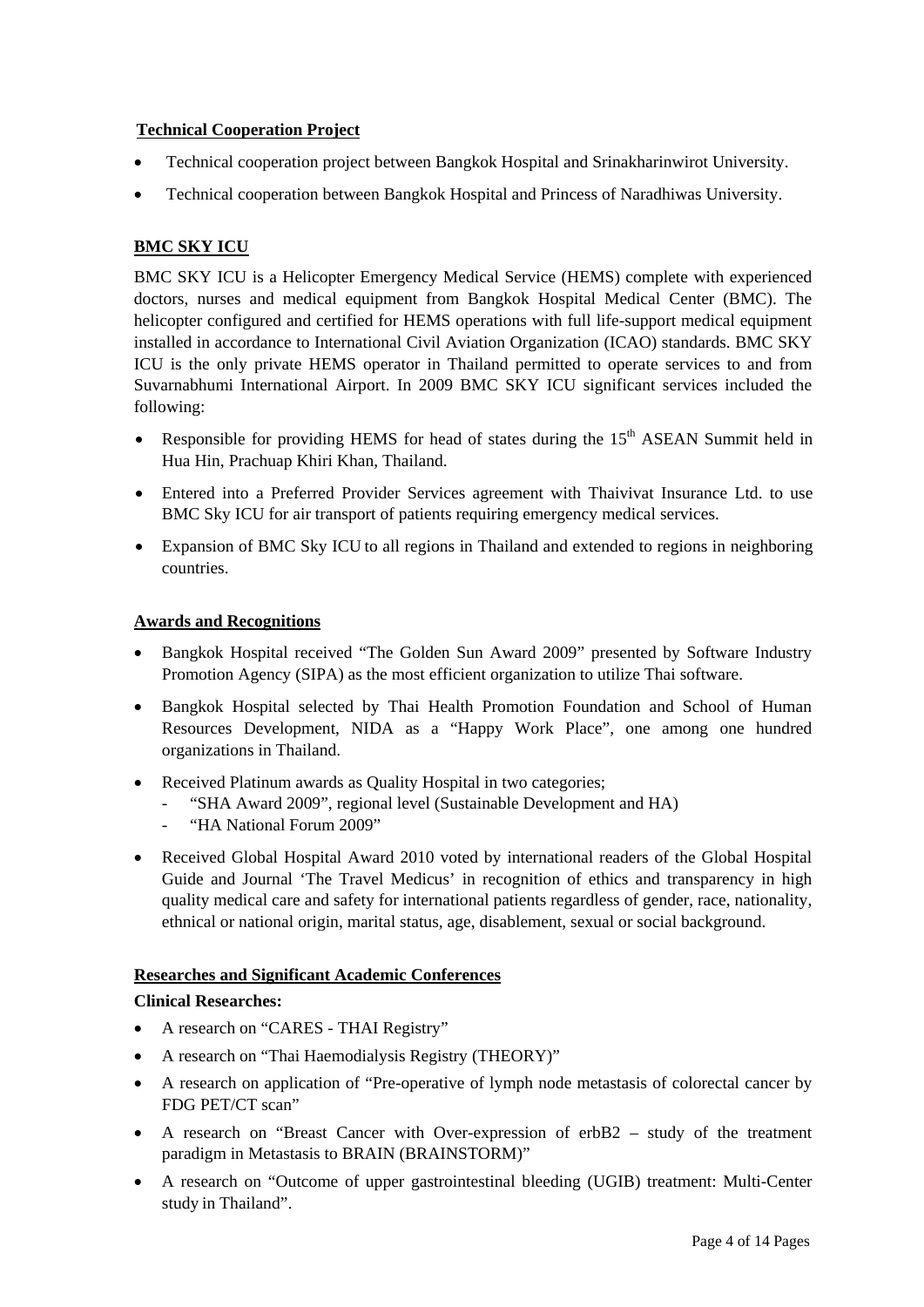#### **Researches on Quality Development:**

- A research on Goals and Objectives of International Cardiac Surgery Benchmarking (ICSB) pilot project": by Bangkok Heart Hospital
- A research on "Comparative survey of attitudes of in-patients who experienced round of visits by nurses, their care and attention to safety, using data collected during 2009 and 2010, and promotion of Care of patients with attention to safety" conducted by Nursing Staff Organization
- A research on "Assessment of Acute Post Operative Pain Management" conducted by Total Quality Center and Improvement (TQCI)
- A research on "Nursing Activities Score analysis in BMC Critical care units (NASA)" conducted by Nursing Staff Organization

### **Academic Conferences:**

- Bangkok Hospital, Samitivej Hospital and BNH Hospital closely collaborated to organize the first annual academic conference, hosted by Samitivei Hospital under the name "30<sup>th</sup> Anniversary Samitivej Symposium" held from 30 September - 2 October 2009.
- "Bangkok Trauma Day 2009" held from 1-2 December 2009 at Bangkok Hospital with an aim to standardize medical care and treatments of trauma patients to comply with international standard and to share knowledge and experiences in applying the triage system.
- "BDMS Stroke Network" to disseminate knowledge in medical and nursing care of patients suffering from a stroke to comply with international standard.

# **Corporate Social Responsibility (CSR)**

- "Beat Breast Cancer" a campaign to donate funds towards the Breast Foundation under the patronage of Her Royal Highness the late Princess Mother.
- "Blood and Bone Marrow stem cell transplantation in children with beta-thalassemia" a project that provides free treatments to 11 children with beta-thalassemia.
- "Think Pink Walk for Breast Cancer" a campaign to promote awareness of breast cancer, protection against the disease and detection at an early stage.
- "Together We Will Beat Cancer" a seminar to educate participants on how to beat cancer.
- A 24-hour readiness preparation of Bangkok Trauma Center during Songkran Festival (Water Festival).
- "Care of the heart of executives" a workshop to provide executives with knowledge and techniques how to keep a healthy heart.
- "Healthy and Happy City Folks" a project to promote good health amongst city dwellers.

The Chairman allowed shareholders to comment on business operation in 2009. As no further comments were made, the Chairman said that shareholders requiring further information should contact the Investor Relation counter set up at the back of the meeting room.

**Resolution** The Meeting duly acknowledged the Company business operation in 2009.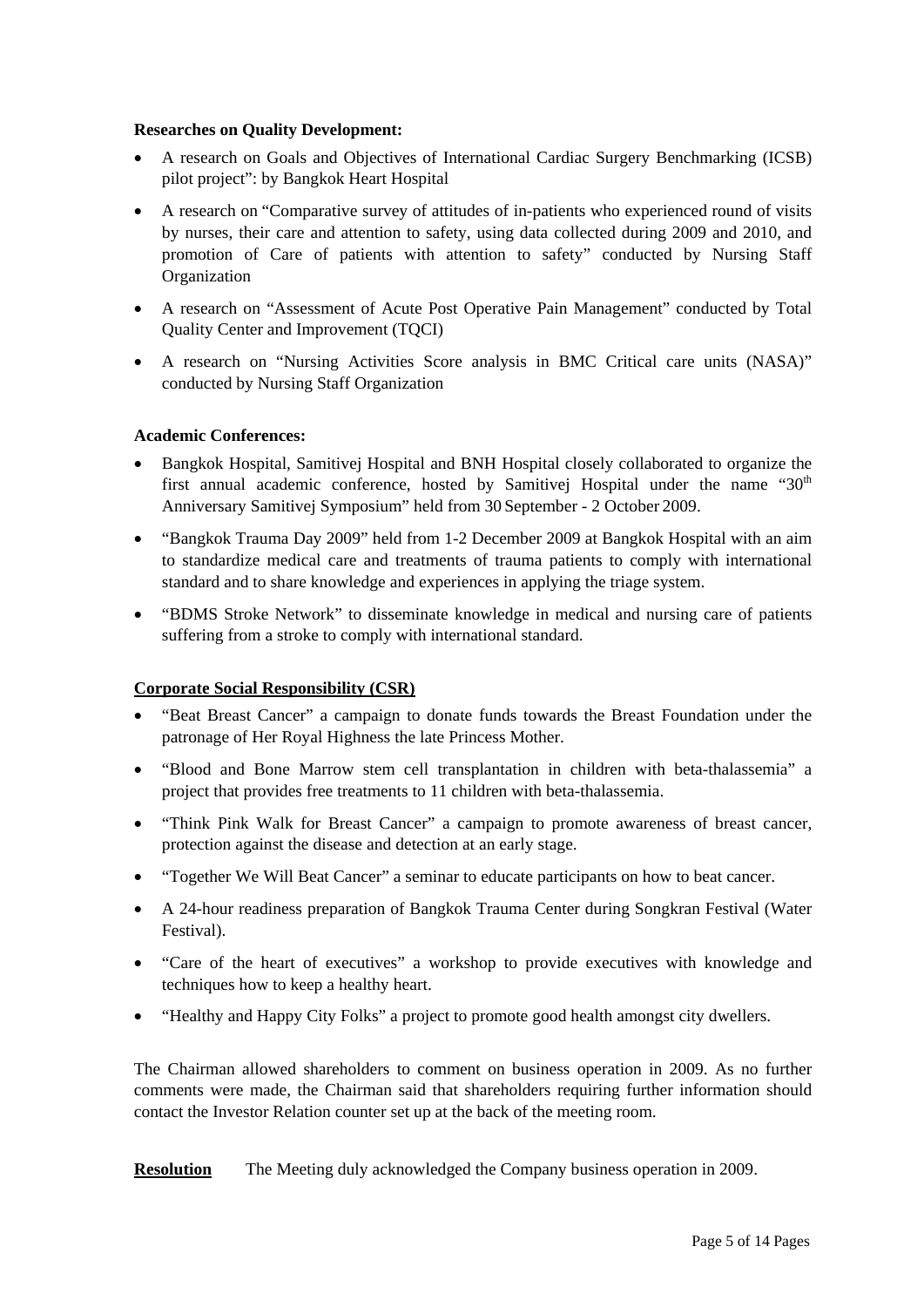# **Agenda 3: Approval of Consolidated Financial Statements for the year ended 31 Decembe**r **2009**

The Chairman proposed the approval of Balance Sheet and Profit and Loss Account of the Company and its subsidiaries as at 31 December 2009 which had been reviewed by the Audit Committee and audited by certified public accountant, Mr. Narong Puntawong from Ernst and Young Office Company Limited. The financial statements and audit report were sent with the 2009 Annual Report to each shareholder together with notice of the meeting. The Chairman then invited Mr. Sripop Sarasas, Independent Director and member of Audit Committee, to report on main points of the Balance Sheet and Profit and Loss Account.

Mr Sripop Sarasas reported that the Audit Committee had considered the information contained in the Company's Balance Sheet and Audit Report and found that it had been prepared in compliance with generally accepted auditing standards providing disclosure of significant items. The auditor expressed his view that the Financial Statements indicated that significant items in the Company's financial status, results of business operation and cash flow were correct and in compliance with generally accepted Accounting Standards. No reservations were made about the Financial **Statements** 

### **Details of the Financial Statements are as follows**:

Profit and Loss Account of the Company and its subsidiaries: The Company and its subsidiaries income statements showed total revenue in 2009 equal 21,597 m Baht compared to 21,188 m Baht in 2008. Total expenses in 2009 equal 19,812 m Baht compared to 19,471 m Baht in 2008. Net Profit (after deduction of minority interests) in 2009 equal 1,725 m Baht compared to 1,662 m Baht in 2008.

The Company and its subsidiaries Balance sheet showed total assets in 2009 equal 30,359 m Baht, total liabilities equal 15,612 m Baht and shareholders equity equal 14,747 m Baht compared to year 2008, total assets equal 27,931 m Baht, total liabilities equal 14,943 m Baht and shareholders equity equal 12,988 m Baht.

The Chairman gave an opportunity for the meeting to ask questions or comment. As no further comments were made, the Chairman requested the meeting to vote on the proposal to approve the Financial Statements for year 2009.

**Resolution** The meeting approved the Company and its subsidiaries' Balance Sheets and Profit and Loss Accounts as of 31 December 2009 as proposed by the Board of Directors.

(948,331,936 affirmative votes (100%), no negative votes (0%) and no abstentions (0%))

### **Agenda 4: Approval of the Allocation of the Company 2009 net profit**

The Chairman proposed the approval of the allocation of 2009 profit by allocating a dividend to shareholders at 0.70 Baht per share on a total of 1,214,498,745 ordinary shares, totaling 850.149.121.50 Baht, equal 92% of the Company's 2009 net profit, to be paid on 30 April 2010.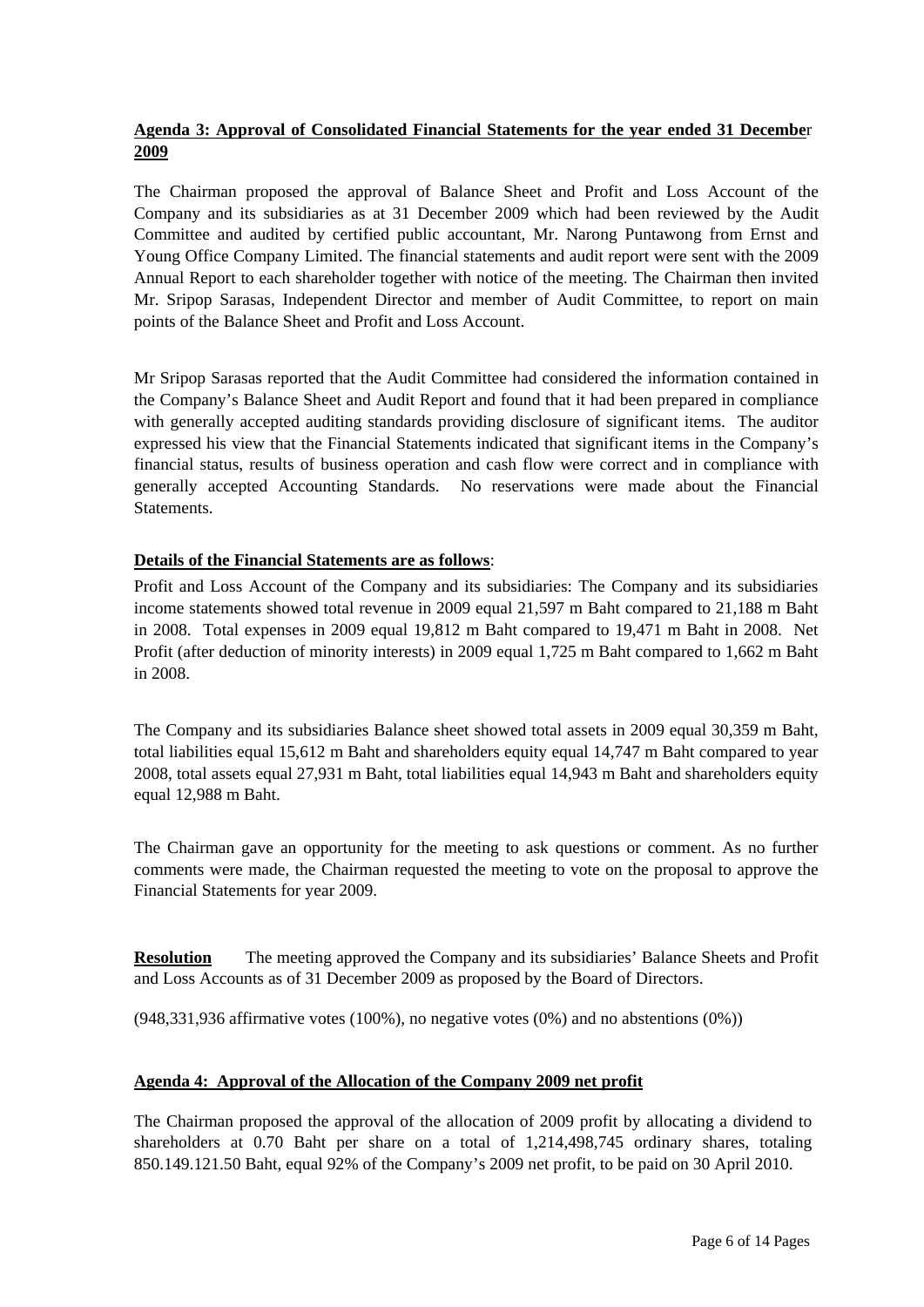Legal reserve – The Company has a reserved fund which fully meets the limit of 10% of the Company registered capital as required by the law, therefore there was no need for the Company to allocate any profit to its legal reserve. At present, the Company's registered capital is 1,312,264,222 Baht while its legal reserve is 131,226,422.20 Baht.

Mr. Watchara Amnuayraksakul, a shareholder proposed the possibility for the Company to move the date for payment of the dividend sooner than the announced date as many large companies listed in the Stock Exchange of Thailand were able to pay the dividend  $2 - 3$  weeks after the AGM of shareholders has approved the proposal.

The Chairman asked Chief Financial Officer to comment whether or not the Company would be prepared to pay the dividend sooner as proposed by the shareholder.

Mrs. Narumol Noi-Am, Chief Financial Officer stated that it would be possible to move the date of payment forward. In practice the Company has prepared a reserved fund to be available from 19 April 2010. If the date of payment should be moved forward, it would be possible to pay the dividend on 19 April 2010.

The Chairman requested the meeting to comment on the proposal to move the date for payment of dividend forward from 30 April 2010 to 19 April 2010.

Dr. Supoj Muangsiri, Mr. Somnuk Lim-amnuay's proxy, commented on the proposal that the Board of Directors had already informed shareholders and the Stock Exchange of Thailand of the date for payment of dividend. The shareholder who appointed him as his proxy was aware of the date of payment of the dividend as earlier informed by Board of Directors. Additionally to change the date for payment of dividend would affect the Company's cash flow and financial plan as well as good corporate governance as Board of Directors had already made a resolution on the date of payment. He recommended maintaining the original schedule.

The Chairman stated that the shareholder proposed to move the date for payment of dividend forward and Board of Director must reconsider any proposal raised at the meeting. He then asked other shareholders to comment.

Mr. Siriwat Worawajwuthikun, a shareholder supported the proposal to move the date for payment of dividend forward from 30 April 2010 to 19 April 2010 as all shareholders would benefit if the Company were able to pay the dividend sooner. In addition the Company has already set XD date before the date of the AGM. Therefore, it would be unlikely that any shareholder would be adversely affected by moving the date for payment of dividend forward.

Mr. Porames Ladplee, one of the shareholders expressed his view that the Company has already prepared the cash flow, therefore shareholders would benefit if they were to receive the dividend sooner. As a result everyone would benefit equally when the date for payment of dividend was brought forward.

The Chairman asked if Dr. Supoj Muangsiri, Mr. Somnuk Lim-amnuay's proxy, would wish to raise any other objections to moving the date for payment of dividend forward since many other shareholders supported the proposal by Mr. Watchara Amnuayraksakul, a shareholder.

Dr. Supoj Muangsiri, Mr. Somnuk Lim-amnuay's proxy, said that he had no further objection to moving the date for payment of dividend forward.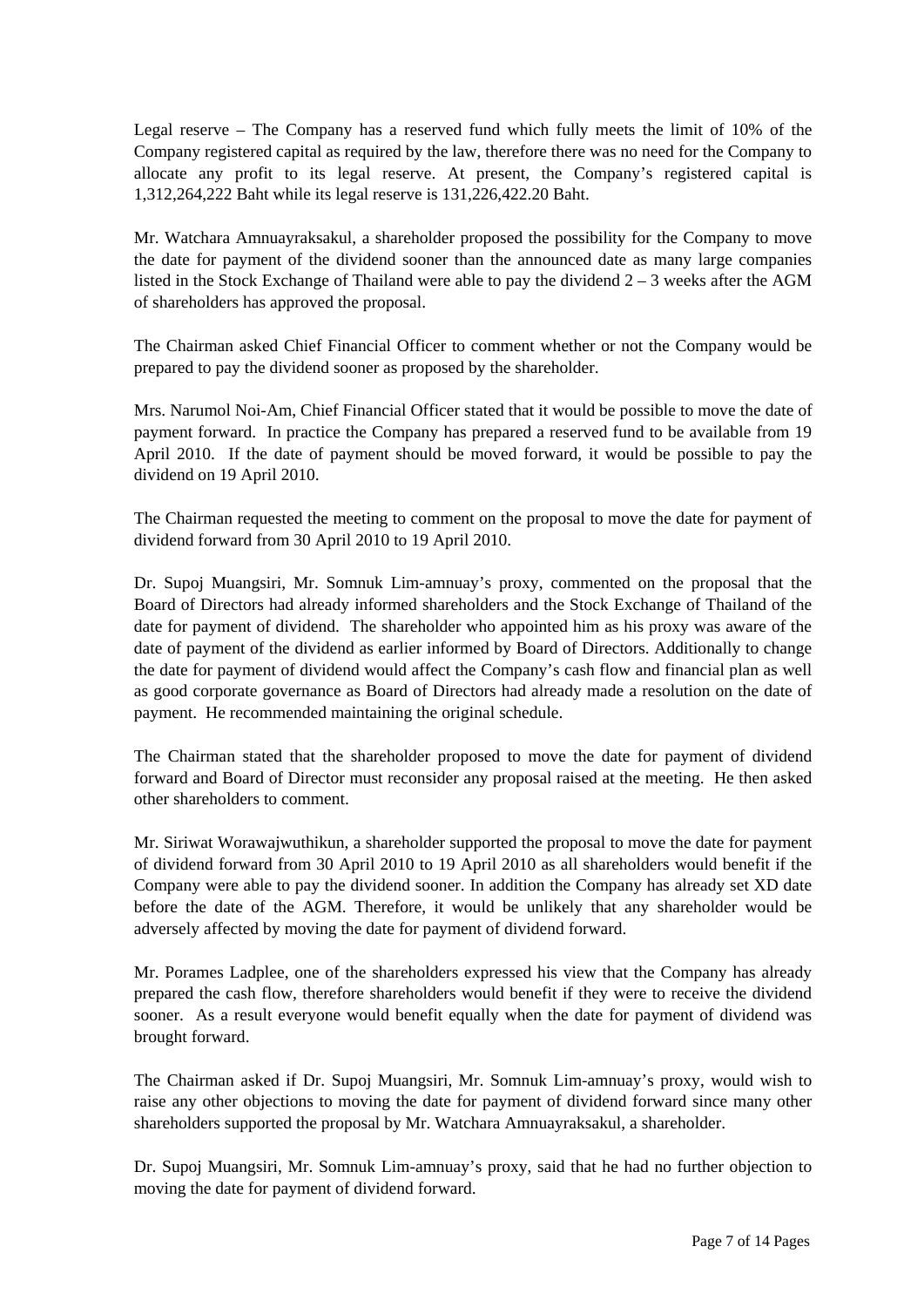The Chairman asked if any other shareholders would wish to comment. As no further comments were made by shareholders, the Chairman requested the meeting to vote on the approval of the proposal to move the date for payment of dividend forward.

**Resolution** The meeting approved the allocation of the Company profit by distribution of dividend at the rate of 0.70 Baht per share, totaling 850,149,121.50 Baht to be paid on 19 April 2010 and acknowledged that the Company has a legal reserve of 131,226,422.20 Baht equal to 10% of the Company's registered capital as required by the law.

(948,331,936 affirmative votes (100%), no negative votes (0%) and no abstentions (0%))

### **Agenda 5: Approval for election of directors to replace those retired at the end of term**

The Chairman informed the meeting that as he was one of the members of the Board of Directors, due to retire from office, he requested Mr. Sripop Sarasas, Independent Director and member of the Nomination and Remuneration Committee, to proceed with the meeting on this agenda.

Mr. Sripop Sarasas, Independent Director and member of the Nomination and Remuneration Committee, said that in accordance to the Company Articles of Association, Clause 17 stated that at every Annual General Meeting of shareholders, one-third of the Directors should retire from office. Since there were 14 directors, 5 directors were due for retirement as follows:

| 1. Prof. (Honorary) Arun Pausawasdi, M.D. | <b>Chairman and Independent Director</b>                           |
|-------------------------------------------|--------------------------------------------------------------------|
| 2. Mr. Chirotchana Sucharto, M.D.         | Director                                                           |
| 3. Prof. Santasiri Sornmani, M.D.         | Independent Director and Chairman of the<br><b>Audit Committee</b> |
| 4. Mr. Thavatvong Thanasumitra            | Director                                                           |
| 5. Mr. Kitipan Visudharom, M.D.           | Director                                                           |

The Nomination and Remuneration Committee considered that these 5 directors possess the skills, experience and expertise and had participated in making decisions and recommendations that were of great benefit to the operation of the hospitals and network hospitals in the past. Therefore it was considered as appropriate to nominate those 5 directors for re-election for another term of office. Curriculum vitae of each director were sent to each shareholder with notice of AGM of shareholders. The Company gave an opportunity for shareholders to nominate other qualified persons as candidates for the election as the Company directors during the period from 15 November – 31 December 2009 but no shareholder nominated any other persons.

Mr. Sripop Sarasas, Independent Director and member of the Nomination and Remuneration Committee, allowed the meeting to comment. As no further comments were made, Mr. Sripop asked the meeting to vote to elect directors individually to replace those who retired at the end of office.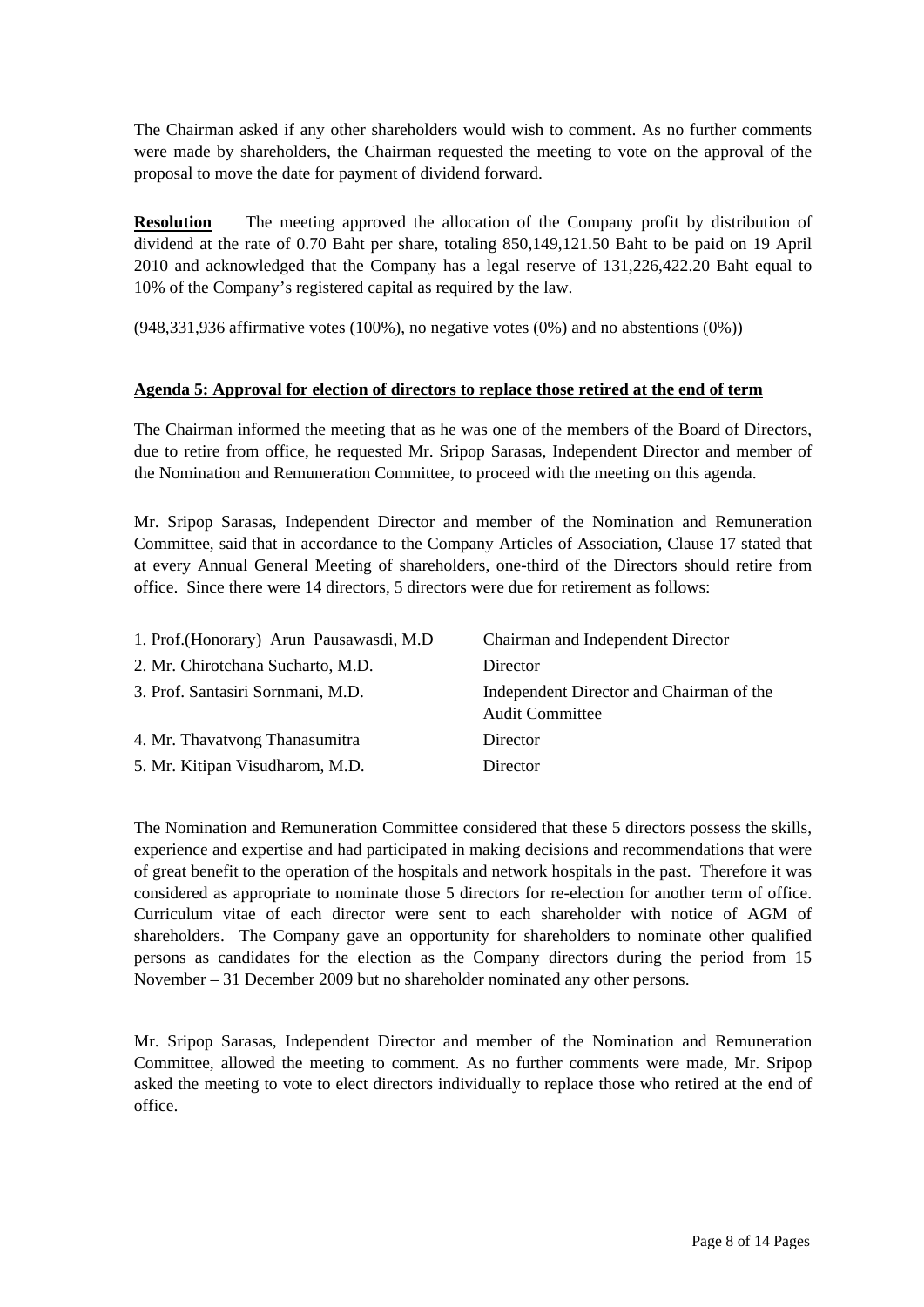**Resolution** The meeting approved the appointment of the 5 directors who retired to be reinstated as the Company directors for another term of office. The votes were cast to elect each director individually with the following vote totals:

# **1. Prof. (Honorary) Arun Pausawasdi, M.D Chairman and Independent Director**

(940,596,036 affirmative votes (99.18%), 6,927,100 negative votes (0.73%) and 808,800 abstentions  $(0.09\%)$ 

### **2. Mr. Chirotchana Sucharto, M.D. Director**

(947,523,136 affirmative votes (99.91%), no negative votes (0%) and 808,800 abstentions (0.09%))

### **3. Prof. Santasiri Sornmani, M.D. Independent Director and Chairman of the Audit Committee**

(940,596,036 affirmative votes (99.18%), 6,927,100 negative votes (0.73%) and 808,800 abstentions  $(0.09\%)$ 

### **4. Mr. Thavatvong Thanasumitra Director**

(947,523,136 affirmative votes (99.91%), no negative votes (0%) and 808,800 abstentions (0.09%))

### **5. Mr. Kitipan Visudharom, M.D. Director**

(947,523,136 affirmative votes (99.91%), no negative votes (0%) and 808,800 abstentions (0.09%))

### **Agenda 6: Approval of Directors Remuneration**

The Chairman proposed the approval of the directors' remuneration and added that for this agenda the directors, their wives and under aged children were not entitled to vote. He then invited Mr. Sripop Sarasas, Independent Director and member of the Nomination and Remuneration committee to report.

Mr. Sripop Sarasas reported that the committee had carefully considered the remuneration for directors whether or not the rate was appropriate by comparison with the rate offered by other companies in the same industry. After having considered other points such as the Company's operational performance, net profit for 2009 and the dividend allocated to shareholders, the committee proposed to set the remuneration for members of the Board of Directors and subcommittees details as follows.

### **1. Directors Remuneration** comprising of the following items

### **1.1 Meeting allowance**

|                                   |                                 | (Unit: Baht)        |
|-----------------------------------|---------------------------------|---------------------|
| <b>Details</b>                    | <b>Proposed for</b><br>approval | Approved<br>in 2009 |
| Chairman – per meeting            | 40,000                          | $20,000$ **         |
| Director – per person per meeting | 25,000                          | $20,000$ **         |

*\*\* meeting allowance for directors has not changed since 2001*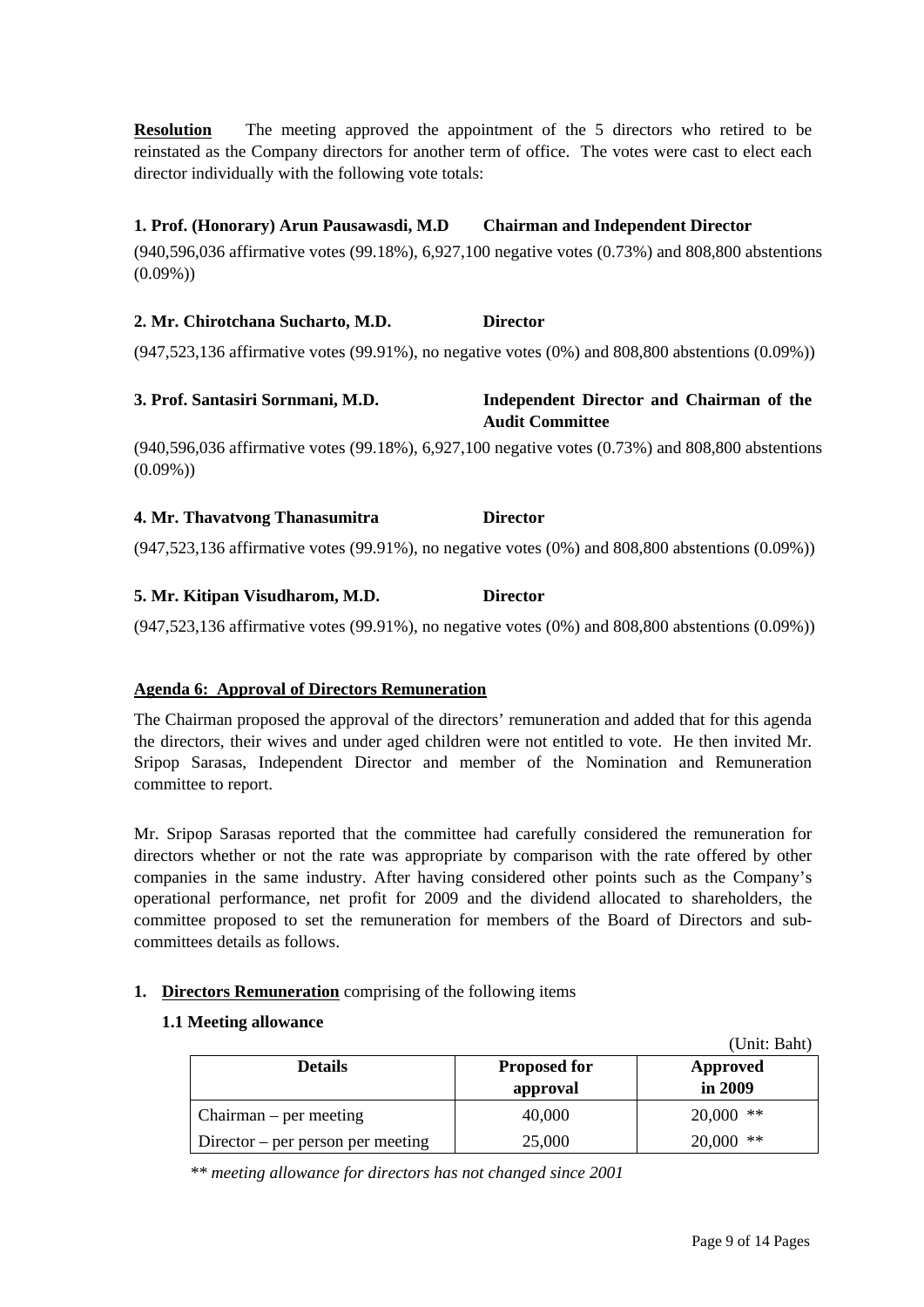### **1.2 Directors' Pension**

It was deemed as appropriate to propose the set up of a policy to pay the directors pension at the amount not more than 2% of the dividend allocated to shareholders. This policy would serve as a framework for consideration of payment of the directors' pension at the AGM. For the 2010 AGM, the amount of the directors' pension proposed for approval was 15 m Baht, equal to 1.8 % of the dividend allocated to shareholders and in compliance with the policy on payment of the directors' pension to be proposed for approval.

(Unit: million Baht)

| <b>Details</b>                                                    | <b>Proposed for</b><br><b>Approval</b>                          | <b>Approved</b><br>in 2009 |
|-------------------------------------------------------------------|-----------------------------------------------------------------|----------------------------|
| Policy for payment of directors'<br>pension                       | Not more than 2% of the<br>dividend allocate to<br>shareholders |                            |
| Directors' Pension allocated for the<br>whole Board of Directors. | 15.0                                                            | $13.0*$                    |

*\* Directors' pension has not changed since 2005* 

### **2. Sub-committees Remuneration**, such as Audit committee, Nomination and Remuneration committee,

|                                                                                    |                                        | (Unit: Baht)               |
|------------------------------------------------------------------------------------|----------------------------------------|----------------------------|
| <b>Details</b>                                                                     | <b>Proposed for</b><br><b>Approval</b> | <b>Approved</b><br>in 2009 |
| Meeting allowance for chairman of<br>$sub$ -committee – per meeting                | 30,000                                 | $20,000$ **                |
| Meeting allowance for directors of<br>$sub$ -committee – per meeting per<br>person | 25,000                                 | $20,000$ **                |

*\*\* meeting allowance for director of sub-committee has not changed since 2001* 

After the explanation given by Mr. Sripop Sarasas, the Chairman gave an opportunity for the meeting to ask questions and to comment.

Mr. Watchara Amnuayraksakul, a shareholder opposed the proposal for approval of the policy on payment of directors' pension at a percentage of the dividend. He recommended that the Company maintain the same practice as in the past whereby a proposal of pension was submitted annually for approval by the meeting.

Miss Sumalee Tantayaporn, a proxy of shareholder also opposed the policy on payment of directors' pension at a percentage of the dividend.

The Chairman asked the Nomination and Remuneration Committee to consider the remuneration as proposed by the shareholders.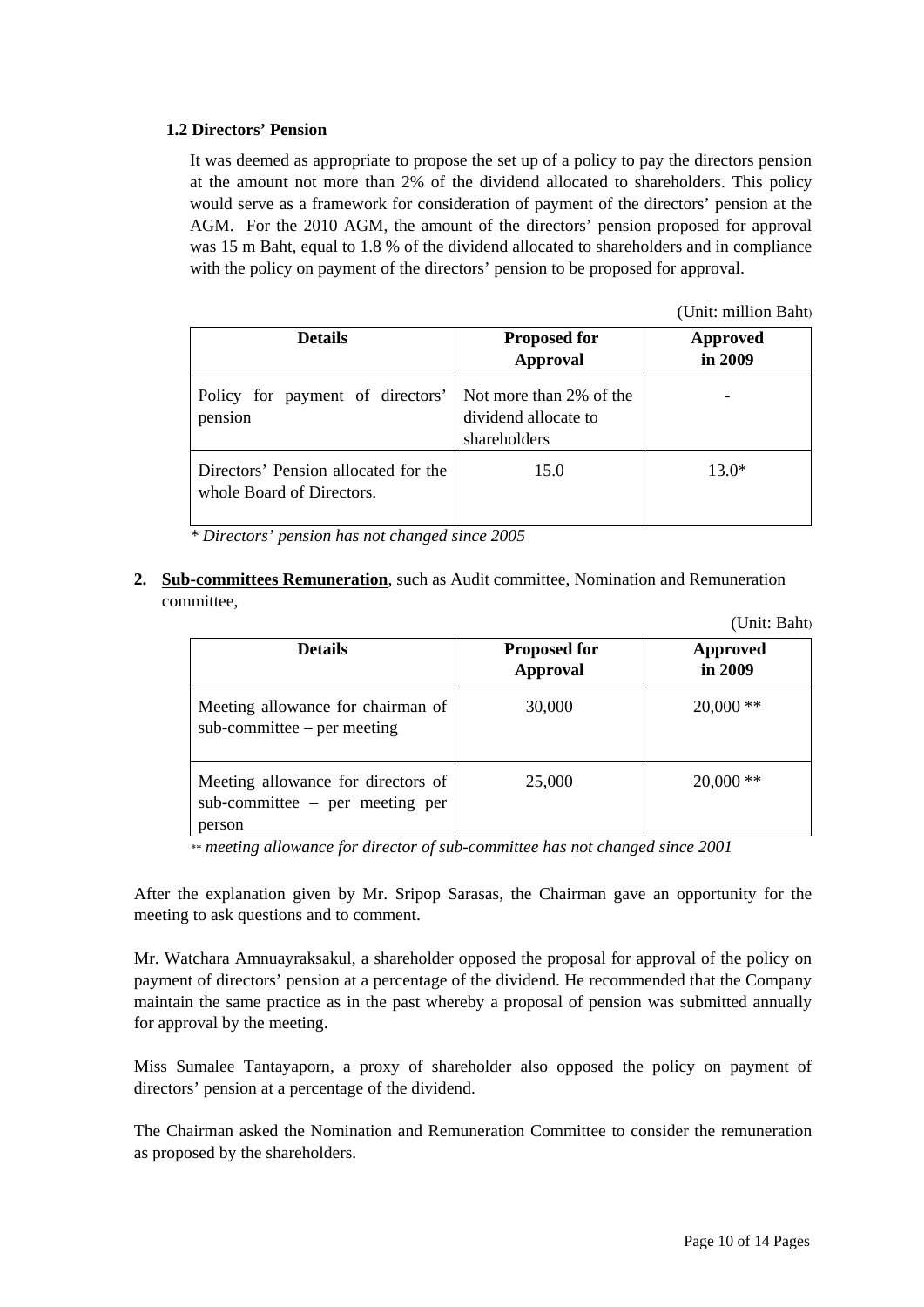Mr. Sripop Sarasas said that after careful consideration, the Committee had no further objections to cancel the proposal of a policy on payment of directors' pension at a percentage of the dividend.

The Chairman asked if the meeting had any other comments. As no further comments were made, the Chairman concluded that the proposal for approval of the policy on payment of directors' pension at a percentage of the dividend was cancelled. He then asked the meeting to vote only on the proposals to approve the directors' pension, a total of 15.0 m Baht and approve meeting allowance for Company board of directors and sub-committee directors.

**Resolution** The meeting approved the proposals as follows:

- 1. Approved 15.0 m Baht as directors pension
- 2. Approved meeting allowance for Company Board of directors and sub-committees directors

| Details of approved meeting<br>allowance | Company board of<br>directors | <b>Sub-committee</b><br>directors |
|------------------------------------------|-------------------------------|-----------------------------------|
| Chairman – per meeting                   | 40,000                        | 30,000                            |
| Director – per meeting (per person)      | 25,000                        | 25,000                            |

(678,380,881affirmative votes (99.997%), no negative votes (0%) and 19,000 abstentions (0.003%))

**Remark:** Total number of votes by directors and spouses who were shareholders but not entitled to vote =  $269,332,055$ 

### **Agenda 7: Appointment of Auditors for 2010 and determination of audit fee**

The Chairman proposed the appointment of auditors for 2010 and invited Professor Santasiri Sornmanee M.D., Independent Director and Chairman of the Audit Committee to report.

Prof. Santasiri Sornmanee reported that the Audit Committee and the Board of Directors considered the criteria for selection of auditors as follows:

- 1.Appropriate knowledge, expertise and experience of auditors
- 2.Availability of audit staff and experience of audit team
- 3.Justification of audit fee
- 4.Independence of auditors. Auditors shall not have any connection with and /or an interest in the Company, its subsidiaries, executives or major shareholders or persons related to them. In this way the auditors could express their professional views independently concerning financial statements of the Company and its subsidiaries.

With due consideration of basic elements, the following were nominated as external auditors for the Company and its subsidiary for 2010.

| 1. Mr. Narong Puntawong         | CPA License No. 3315 and / or   |
|---------------------------------|---------------------------------|
| 2. Mr. Wichart Lokatekrawee     | CPA License No. $4451$ and / or |
| 3. Miss Kamontip Lertwitworatep | CPA License No. 4377            |

(Unit: Baht)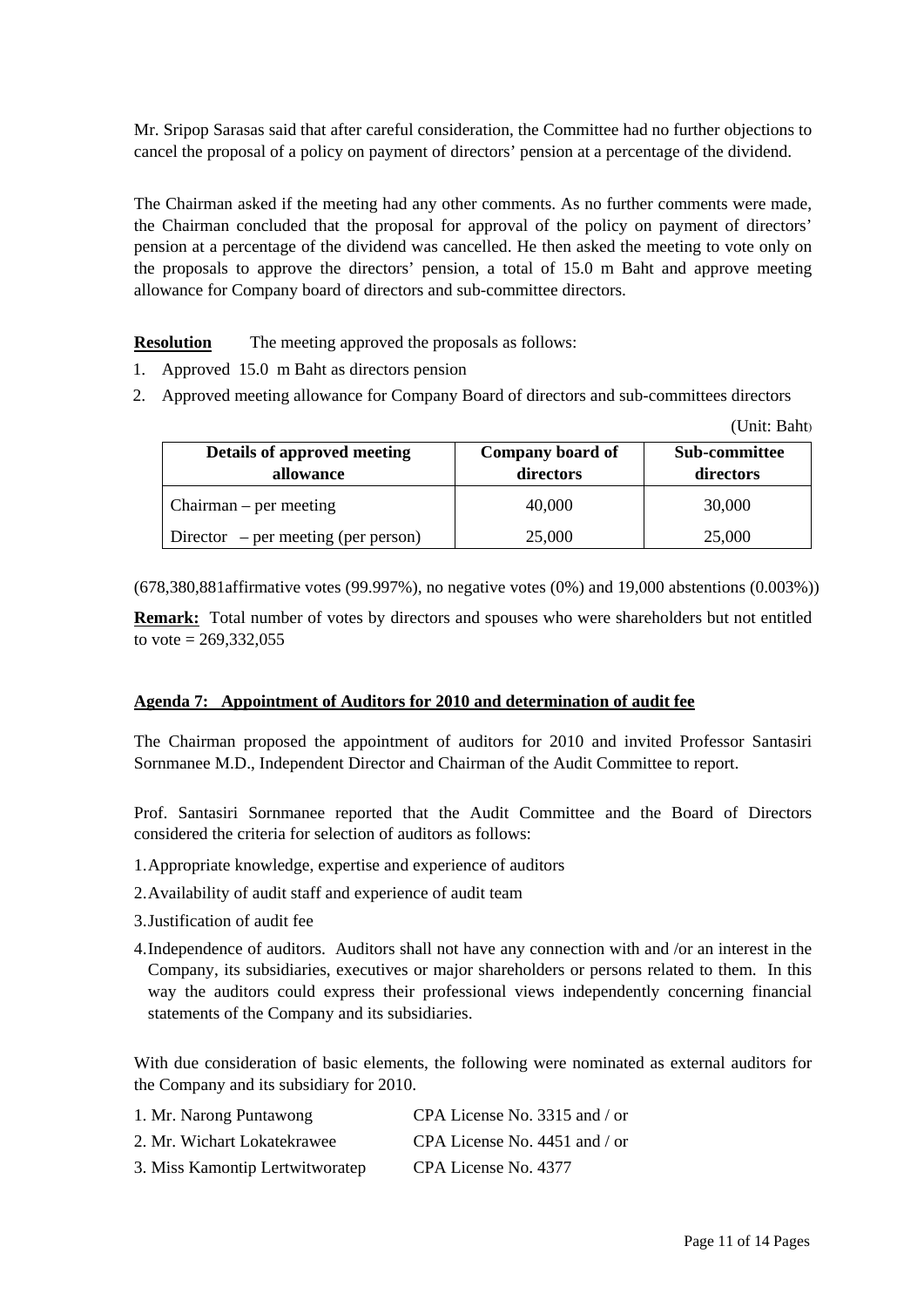From Ernst & Young Office Company Limited. The audit fee quoted was 1,900,000 Baht, the same as the previous year.

| Audit fee                                                        | 2010      |
|------------------------------------------------------------------|-----------|
| Fee for quarterly review (3 quarters @ 290,000 Baht per quarter) | 870,000   |
| Annual audit fee                                                 | 1,030,000 |
| <b>Total fee</b>                                                 | 1,900,000 |

The nominated auditors did not have any connection with and /or an interest in the Company, its subsidiaries, executives, major shareholders or persons related to them.

Shareholders asked if there were any other considerations in addition to the criteria for selection of external auditor for the Company and its subsidiaries and division of responsibilities of internal and external auditors.

The Chairman requested Chief Finance Officer to answer the questions.

Mrs. Narumol Noi-am, Chief Finance Officer stated that Ernst & Young Office Company Limited was proposed as external auditor for the Company and its subsidiaries for a further term of service because it met the criteria for the selection as reported by the Audit Committee. In addition, since 2009 the Company had been preparing to adopt the new Accounting standards: International Financial Reporting Standard ("IFRS"). A team was appointed to work together with Ernst & Young Office Company Limited in order to prepare for future convergence towards IFRS. If a new auditor were to be appointed the work already carried out by the team might be disrupted. Furthermore, Ernst & Young Office Company Limited has always been providing useful knowledge and information in support of the operation of the Company.

Regarding Internal Auditor, the Company engaged Accounting Revolution Company Limited as its Internal Auditor as it met all the requirements of internal auditor as determined by SEC Thailand and has no connection with Ernst & Young. In this way, responsibilities of internal auditor were separated from that of external auditor.

The Chairman allowed the meeting to add further comments. As no further comments were made, the meeting was asked to vote on the proposal.

**Resolution** The meeting approved the appointment of all three auditors aforementioned from Ernst & Young Office Company Limited as external auditors for 2010 and approved the proposal of the audit fee of 1,900,000 Baht by the Audit Committee and the Board of Directors as follows;

| - Fee for quarterly review (3 quarters $\omega$ 290,000 Baht per quarter) | 870,000 Baht   |
|---------------------------------------------------------------------------|----------------|
| - Annual audit fee                                                        | 1,030,000 Baht |
| - Total fee                                                               | 1,900,000 Baht |

 $(948,331,936$  affirmative votes  $(100\%)$ , no negative votes  $(0\%)$  and no abstentions  $(0\%)$ 

(Unit: Baht)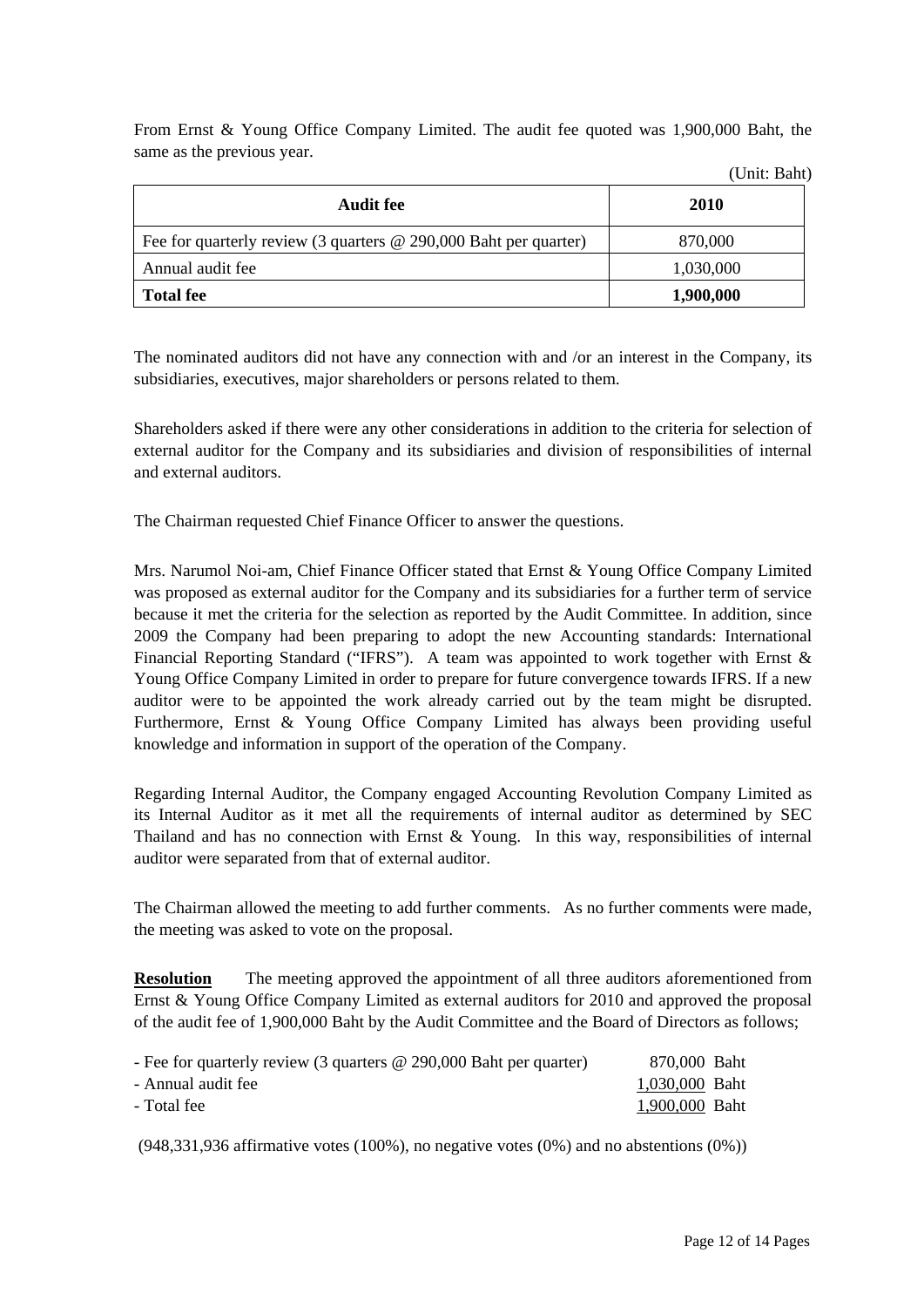### **Agenda 8: Consideration of other motions**

A shareholder requested information on cash status of the Company in accordance to the Financial Statements at approximately 3,000 m Baht and on liquidity management.

Mrs. Narumol Noi-am, Chief Finance Officer stated that the Company had issued debentures in preparation for premature redemption of convertible debentures. In the end some convertible debenture holders made only partial redemption. Therefore, the Company maintained a healthy cash flow. However there remained the Company's debenture stocks with a 3-year maturity period to be redeemed when they mature in the near future and together with the unpredictable economic situation, it was necessary for the Company to continue to maintain its healthy cash flow.

Mr. Siriwat Worawajwuthikun, a shareholder inquired about the position of the Company within Thailand compared with other operators and market competition abroad.

Mr. Prasert Prasartthong-Osoth, M.D., Group Chief Executive Officer and President, explained that in terms of total revenue, the Company is the largest private hospital groups in Thailand with a total revenue of over 21,000 m Baht. Regarding market competition with other hospitals in Asia Pacific region, because of a wide range of data Mr. Prasert asked Chief Financial Officer to show the data relevant to business operators in the Asia Pacific region to interested shareholders at the end of the meeting.

Mr. Kachain Benjakul, a shareholder inquired about the effect of the US Health Care Act and commented that the Company should invest in Information Technology to save costs and maximize utility of Company assets. In addition, as the number of foreign patients has been growing during the past 5 years, whether or not there were any further plans to increase the number of foreign patients.

Mr.Chatree Duangnet, M.D., Director and CEO of Bangkok Hospital Medical Center answered each question as follows:

- 1. US Health Care Act: As a consequence of this Act, all American citizens would have access to National Health Care Services. It is most probable that some Americans would travel overseas to receive medical treatments abroad particularly for uncomplicated illnesses. Currently some Americans travel to Thailand for Kneecap Replacement Operation at Bangkok Hospital.
- 2. Investment on IT systems: The Company recognized the importance of IT systems and already invested in Single Server which made it more convenient for patients to contact any hospitals in the group when they needed medical treatments. The system not only made considerable savings on operational expenses but also helped to put all services on a fast track. The Company had also invested in Assets Utilization sufficiently to support future growth. When combined with the strength of IT system already invested, the Company has greater advantages over other operators.
- 3. Growth of foreign patients: The Company continued to focus on increasing the number of foreign patients. Apart from the expansion of customer base in countries in Europe and Asia, the Company also considered increasing the number of patients in Cambodia, North Africa, Ethiopia and surrounding countries, the UAE and other countries in the Middle East.